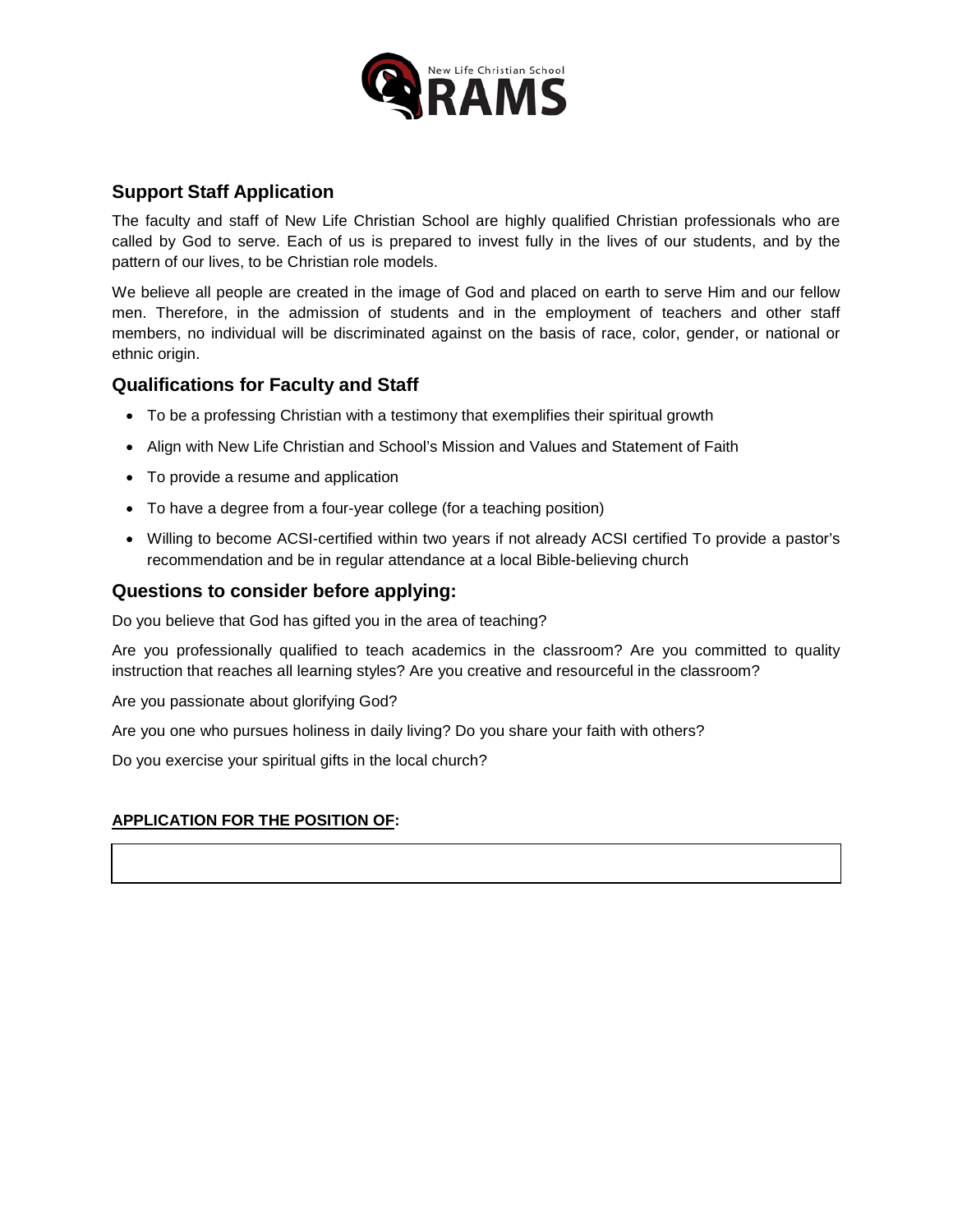

# **A. Applicant's Name and Address**

| Last Name                                                             | <b>First Name</b> | Middle Initial |  |
|-----------------------------------------------------------------------|-------------------|----------------|--|
| <b>Current Street Address</b>                                         |                   |                |  |
| <b>Street Address</b>                                                 |                   |                |  |
| City                                                                  | <b>State</b>      | Zip Code       |  |
| Length of time at this address:                                       |                   |                |  |
| Home Phone:                                                           |                   |                |  |
| Cell Phone:                                                           |                   |                |  |
| Best time to call:                                                    |                   |                |  |
| Email:                                                                |                   |                |  |
| Permanent Address and phone number if different from current address: |                   |                |  |
|                                                                       |                   |                |  |

#### **B. Position Desired**

| $\Box$ Administrative Assistant                                                                 |                 |  |
|-------------------------------------------------------------------------------------------------|-----------------|--|
| □ Before/After Care Assistant                                                                   |                 |  |
| $\Box$ Coach                                                                                    |                 |  |
| □ Delegating Nurse                                                                              |                 |  |
| □ Finance Assistant                                                                             |                 |  |
| $\Box$ Lunch Assistant                                                                          |                 |  |
| □ Medication Technician                                                                         |                 |  |
| □ Substitute Teacher                                                                            |                 |  |
| □ Teacher's Assistant                                                                           |                 |  |
| $\Box$ Other                                                                                    |                 |  |
| <b>Application Date:</b>                                                                        | Date Available: |  |
| Can you submit verification of your legal right to work in the U.S?<br>Yes<br>$\square$ No<br>п |                 |  |
| How did you learn about the position for which you are applying?                                |                 |  |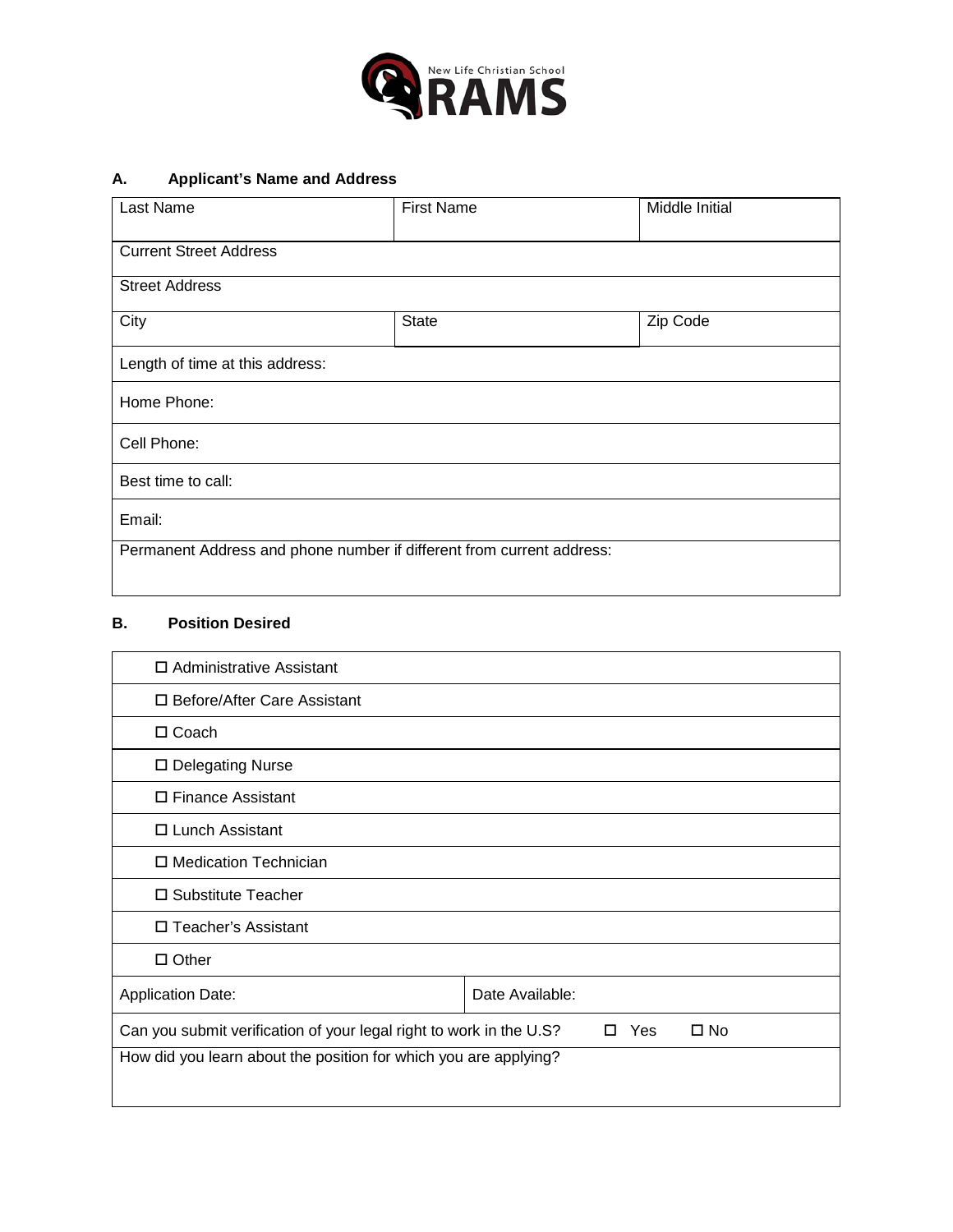

### **C. Christian Background**

As a Christian organization, we require all of our employees to be practicing Christians. Federal law allows us to confine our hiring to members of our faith community.

Please carefully read our statement of faith and indicate your degree of support.

 $\Box$  I fully support the statement as written, without mental reservations.

 $\Box$  I support the statement except for any areas listed and explained on a separate paper. These areas represent either disagreements or items for which I have not yet formed an opinion or a conviction.

Are there any additional doctrines or convictions not a part of the statement of faith that we should be aware of?  $\Box$  Yes  $\Box$  No If yes, please write out on a separate page.

| What is your denominational preference?                                                                                                                                        |  |  |                                       |
|--------------------------------------------------------------------------------------------------------------------------------------------------------------------------------|--|--|---------------------------------------|
| What is your local church affiliation?                                                                                                                                         |  |  |                                       |
| Are you currently a member in good standing?                                                                                                                                   |  |  | $\Box$ Yes $\Box$ No Number of Years: |
| In what activities are you involved and with what degree of regularity?                                                                                                        |  |  |                                       |
|                                                                                                                                                                                |  |  |                                       |
| Do you believe the Bible to be the ONLY inspired and infallible Word of God, our final authority in all<br>matters of faith, truth, and conduct?<br>$\Box$ Yes<br>$\square$ No |  |  |                                       |

If you become employed by our school, you are joining a ministry that has high expectations of all its employees. All staff member have a ministry position and must demonstrate the life of Christ in their everyday living to our students, their parents, and fellow employees. Since it is the school's mission to train and equip children to be followers of Jesus Christ, we require all our employees to be Christian role models in their lives, both on and off the job (Luke 6:40). Please carefully read the school's lifestyle statement and the declaration of moral integrity statement, which are attached. If you can honestly sign the forms, please do so.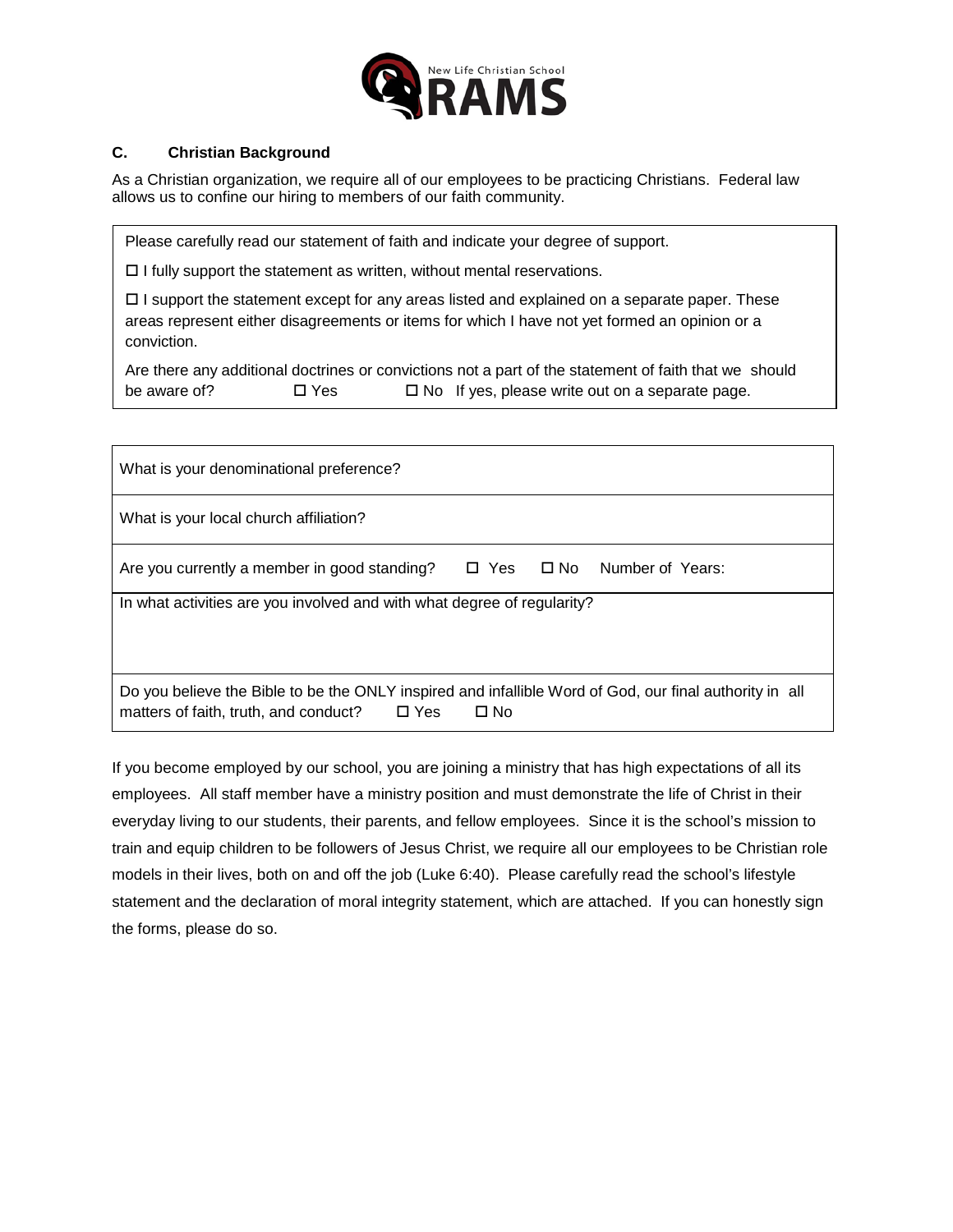

#### **D. Professional Qualifications**

| Do you have an ACSI teacher's or administrator's certificate?<br>$\square$ Yes                                                                                                                                                                                                         | $\Box$ No |
|----------------------------------------------------------------------------------------------------------------------------------------------------------------------------------------------------------------------------------------------------------------------------------------|-----------|
|                                                                                                                                                                                                                                                                                        |           |
| Remains valid for _______________ years                                                                                                                                                                                                                                                |           |
| Do you have a state teaching certificate? $\Box$ Yes $\Box$ No                                                                                                                                                                                                                         |           |
| If yes, what state? $\frac{1}{2}$ [15] $\frac{1}{2}$ [15] $\frac{1}{2}$ [15] $\frac{1}{2}$ [15] $\frac{1}{2}$ [15] $\frac{1}{2}$ [15] $\frac{1}{2}$ [15] $\frac{1}{2}$ [15] $\frac{1}{2}$ [15] $\frac{1}{2}$ [15] $\frac{1}{2}$ [15] $\frac{1}{2}$ [15] $\frac{1}{2}$ [15] $\frac{1}{$ |           |
| Remains valid for<br>vears                                                                                                                                                                                                                                                             |           |

Sequentially list your administrative/teaching experience with most recent first, if applicable:

| <b>School Name</b> | <b>Position</b> | <b>Dates</b> |
|--------------------|-----------------|--------------|
|                    |                 |              |
|                    |                 |              |
|                    |                 |              |
|                    |                 |              |
|                    |                 |              |
|                    |                 |              |

What degree, or degrees, do you hold? Please attach photocopies of degrees held.

| <b>Degree</b> | <b>Major</b> | <b>Minor</b> | <b>Issuing Institution</b> | <b>Graduation Year</b> |
|---------------|--------------|--------------|----------------------------|------------------------|
|               |              |              |                            |                        |
|               |              |              |                            |                        |
|               |              |              |                            |                        |
|               |              |              |                            |                        |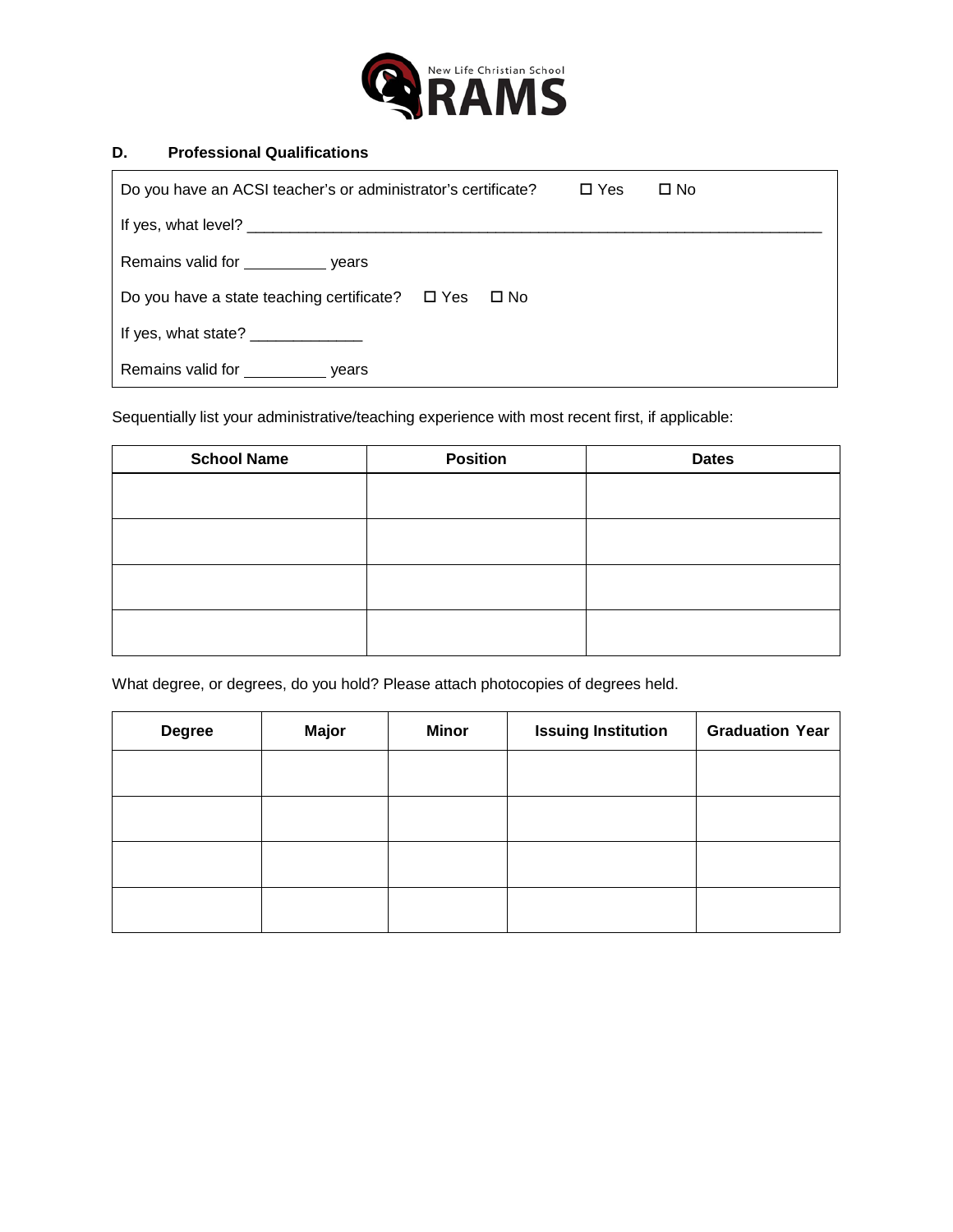

### **E. Employment Experience**

Please start with your current or most recent employer and work backward for the past ten years. If necessary, use a separate paper and follow the same format for additional positions.

| Position                            | Dates of employment |
|-------------------------------------|---------------------|
| Employer                            |                     |
| Address                             |                     |
| Supervisor's name and phone number: |                     |
| Reason for leaving                  |                     |
| Hourly rate/salary                  |                     |
| Work performed                      |                     |

| Position                           | Dates of employment |
|------------------------------------|---------------------|
| Employer                           |                     |
| Address                            |                     |
| Supervisor's name and phone number |                     |
| Reason for leaving                 |                     |
| Hourly rate/salary                 |                     |
| Work performed                     |                     |

| Position                           | Dates of employment                                                                               |
|------------------------------------|---------------------------------------------------------------------------------------------------|
| Employer                           |                                                                                                   |
| Address                            |                                                                                                   |
| Supervisor's name and phone number |                                                                                                   |
| Reason for leaving                 |                                                                                                   |
| Hourly rate/salary                 |                                                                                                   |
| Work performed                     |                                                                                                   |
| was the name or names?             | Have you ever worked under a different name for any of the employers you have listed? If so, what |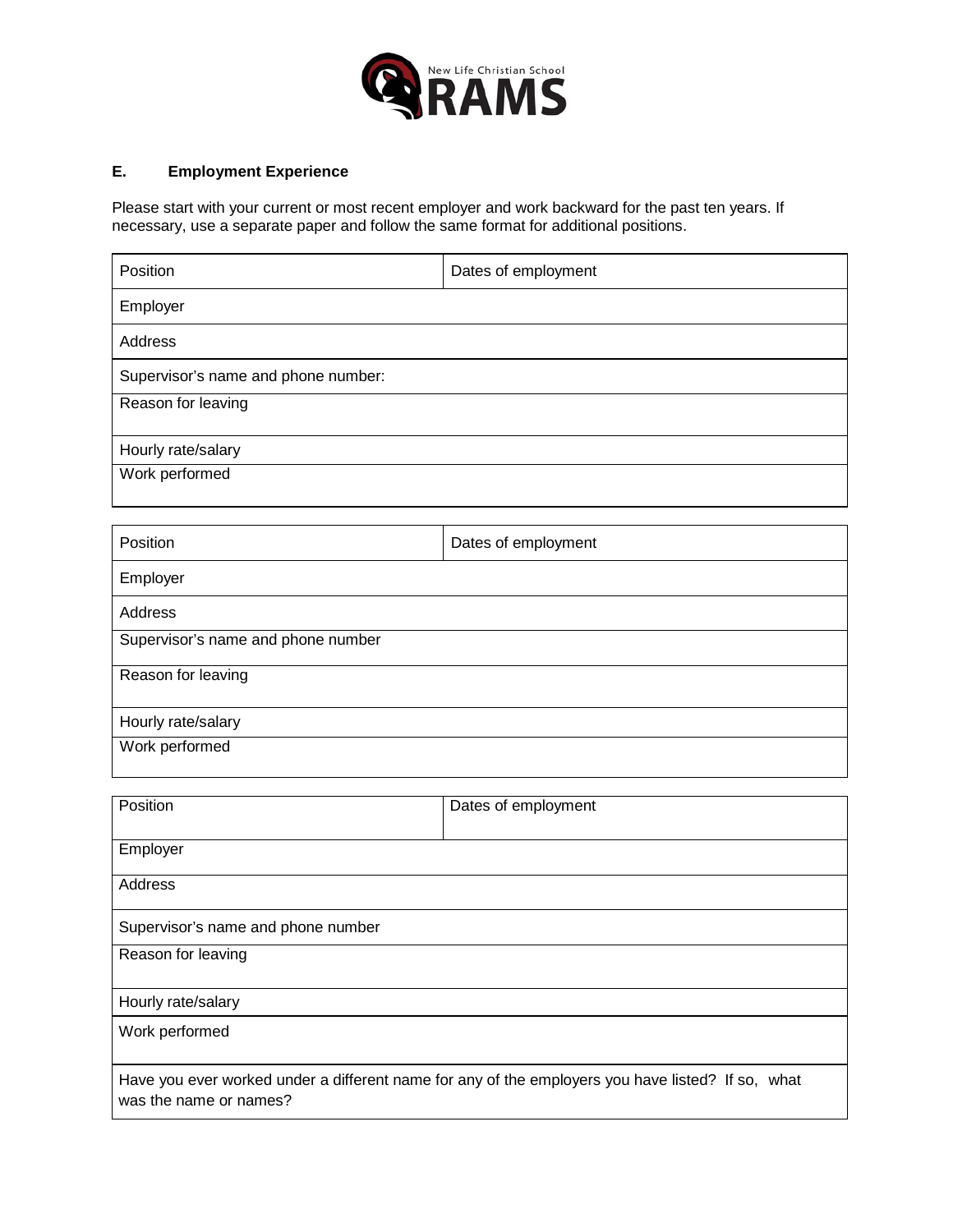

**Educational and Professional Training**

| Name and location (city, state) of last high<br>school attended.                                         | Diploma received?                                                               |
|----------------------------------------------------------------------------------------------------------|---------------------------------------------------------------------------------|
|                                                                                                          |                                                                                 |
| Name and location (city, state) of business<br>school, trade school, college,<br>or university attended. | Type of certificate, diploma, or degree:<br>BA, BS, MA other and date received. |
|                                                                                                          |                                                                                 |
|                                                                                                          |                                                                                 |
|                                                                                                          |                                                                                 |

#### **F. Special Skills**

Please list any special skills, certifications, or license you possess.

#### **G. Personal References**

List the names of five people who are not related to you and who have a definite knowledge of your qualifications and character. Please include at least two previous employers and your current pastor.

| Name and email address | Phone | <b>Position</b> |
|------------------------|-------|-----------------|
|                        |       |                 |
|                        |       |                 |
|                        |       |                 |
|                        |       |                 |
|                        |       |                 |
|                        |       |                 |
|                        |       |                 |
|                        |       |                 |
|                        |       |                 |
|                        |       |                 |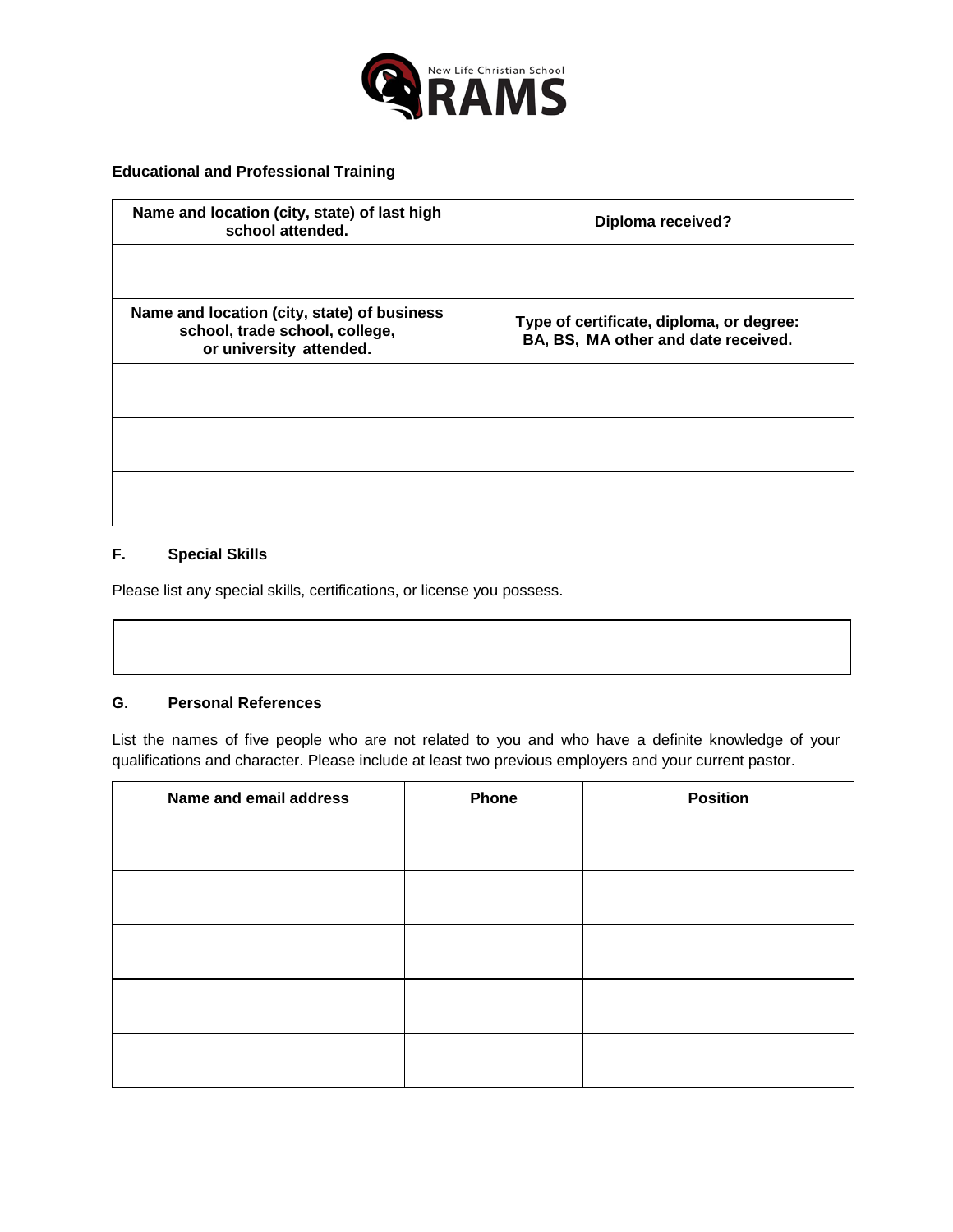

### **H. Applicant's Certification and Agreement**

I understand that New Life Christian School does not discriminate in its employment practices against any person because of race, color, national or ethnic origin, gender, age, or disability.

I hereby certify that I have not knowingly withheld any information that might adversely affect my chances for employment, and that the facts set forth in this application process are true and complete to the best of my knowledge. I understand that falsification of any statement or a significant omission of fact on the application, supporting documents, or interviews may prevent me from being hired or, if hired, may subject me to immediate dismissal regardless of when or how it was discovered. If I am released under these circumstances, I further understand and agree that I will be paid and receive benefits only through the day of release.

I authorize New Life Christian School to thoroughly interview the primary references that I have listed, any secondary references mentioned through interviews with primary references, or other individuals who know me and have knowledge regarding my testimony and work record. I also authorize the school to thoroughly investigate my work records and evaluations, my educational preparation, and other matters related to my suitability for the position.

I authorize my former employers and any other references to disclose to the school any and all employment records, performance reviews, letters, reports, and other information related to my life and employment, without giving me prior notice of such disclosure. In addition, I hereby release the school, my former employers, all other references, and all other parties from any and all claims, demands, or liabilities arising out of or in any way related to such investigation or disclosure. I waive the right to ever personally view any references given to the school.

Since I will be working with children, I understand that I must submit to a fingerprint check by the FBI and possibly other federal and state authorities. I agree to fully cooperate in providing and recording as many sets of my fingerprints as is necessary for such an investigation. I authorize the school to conduct a criminal records check. I understand and agree that any offer of employment that I may receive from the school is conditional until the school has received the background information, including criminal background information. The school may refuse employment or terminate conditional employment if the school deems any background information unfavorable or that it could reflect adversely on the school or on me as a Christian role model.

I understand that this application for employment is valid for no more than 120 days. After that, I must resubmit an application in order to be considered for positions at this school.

I understand that this is only an application for employment and that no employment or employment contract is being offered at this time.

I understand that failure to complete any portion of this application or to sign this application will result in rejection of my application.

I certify that I have carefully read and do understand the above statements.

Applicant signature Date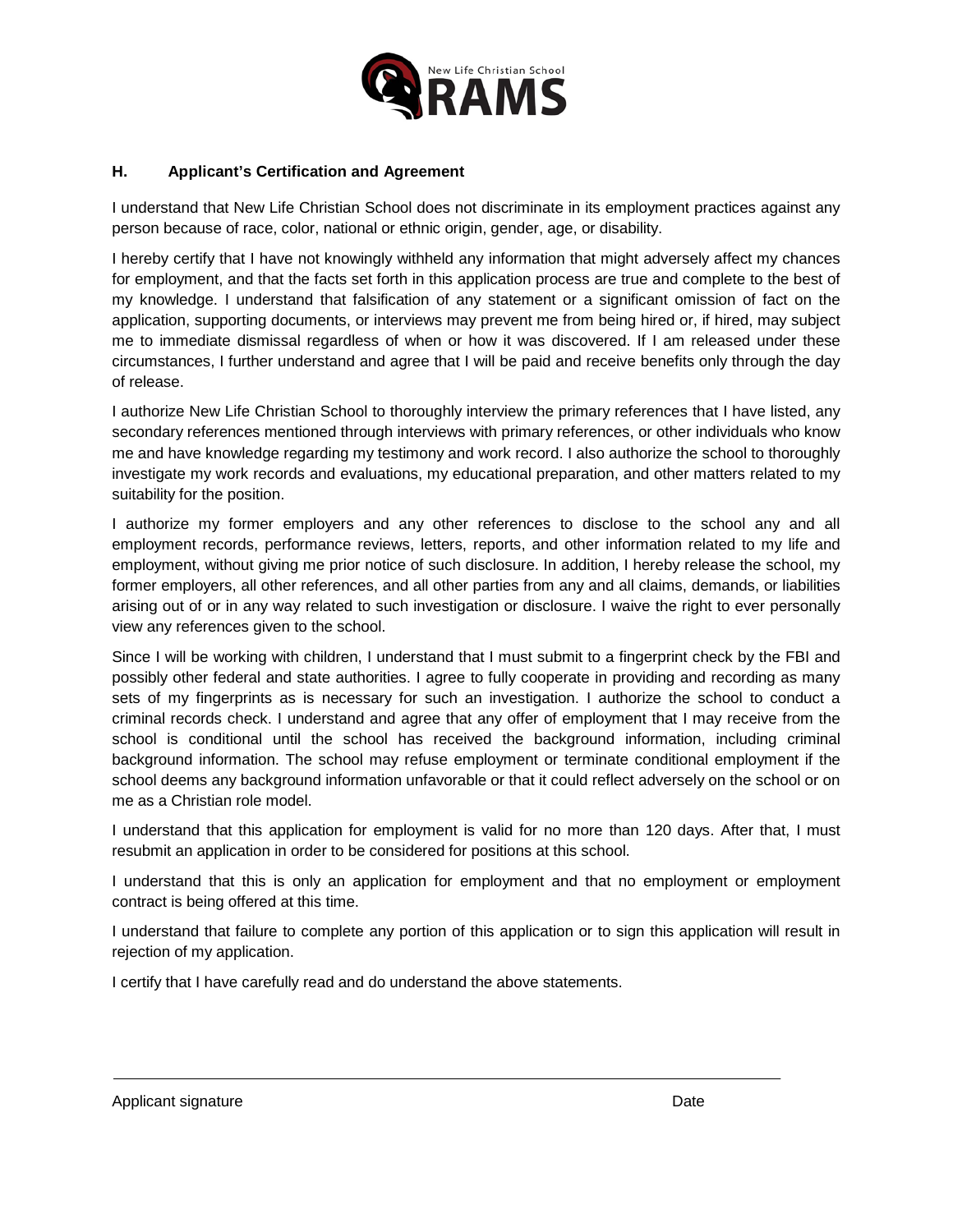

#### **NLCS STATEMENT OF FAITH**

- **1. We believe the Bible is God-inspired.**
- **2. We believe God is Triune: Father, Son, and Holy Ghost.**
- **3. We believe that man was created in the image of God, but that by voluntary disobedience he fell from perfection.**
- **4. We believe that while we were yet sinners Christ died for us, signing the pardon of all who believe on him.**
- **5. We believe that we have no righteousness and must come to God pleading the righteousness of Christ.**
- **6. We believe that upon sincere repentance and a whole-hearted acceptance of Christ, we are justified before God.**
- **7. We believe that the change, which takes place in the heart and life at conversion, is a very real one.**
- **8. We believe that it is the will of God that we be sanctified daily, growing constantly in the faith.**
- **9. We believe that baptism by immersion is an outward sign of an inward work.**
- **10. We believe in the commemoration of the Lord's Supper by the symbolical use of the bread and juice of the vine.**
- **11. We believe that the baptism of the Holy Spirit is to endure the believer with power; and that His incoming is after the same manner as the Bible days.**
- **12. We believe that it is the will of God that we walk in the Spirit daily.**
- **13. We believe that the Holy Spirit has gifts to bestow upon the Christian; and that we should show spiritual fruit as evidence of a Spirit-filled life.**
- **14. We believe that the experience and daily walk of the believer should never lead him into extremes of fanaticism.**
- **15. We believe that divine healing is the power of Christ to heal the sick in answer to the prayer of faith.**
- **16. We believe that the second coming of Christ is personal and imminent.**
- **17. We believe it is our sacred duty to identify ourselves with the visible church of Christ.**
- **18. We believe that all rulers should be upheld at all times except in things opposed to the will of God.**
- **19. We believe that all shall stand some day before the judgment seat of God and there receive eternal life or death.**
- **20. We believe that heaven is the glorious eternal home of born-again believers.**
- **21. We believe that hell is the place of eternal torment for all who reject Christ as the Savior.**
- **22. We believe that soul winning is the most important responsibility of the Church.**
- **23. We believe that the method ordained of God for the support and spread of His cause is by giving of tithes and free-will offerings.**